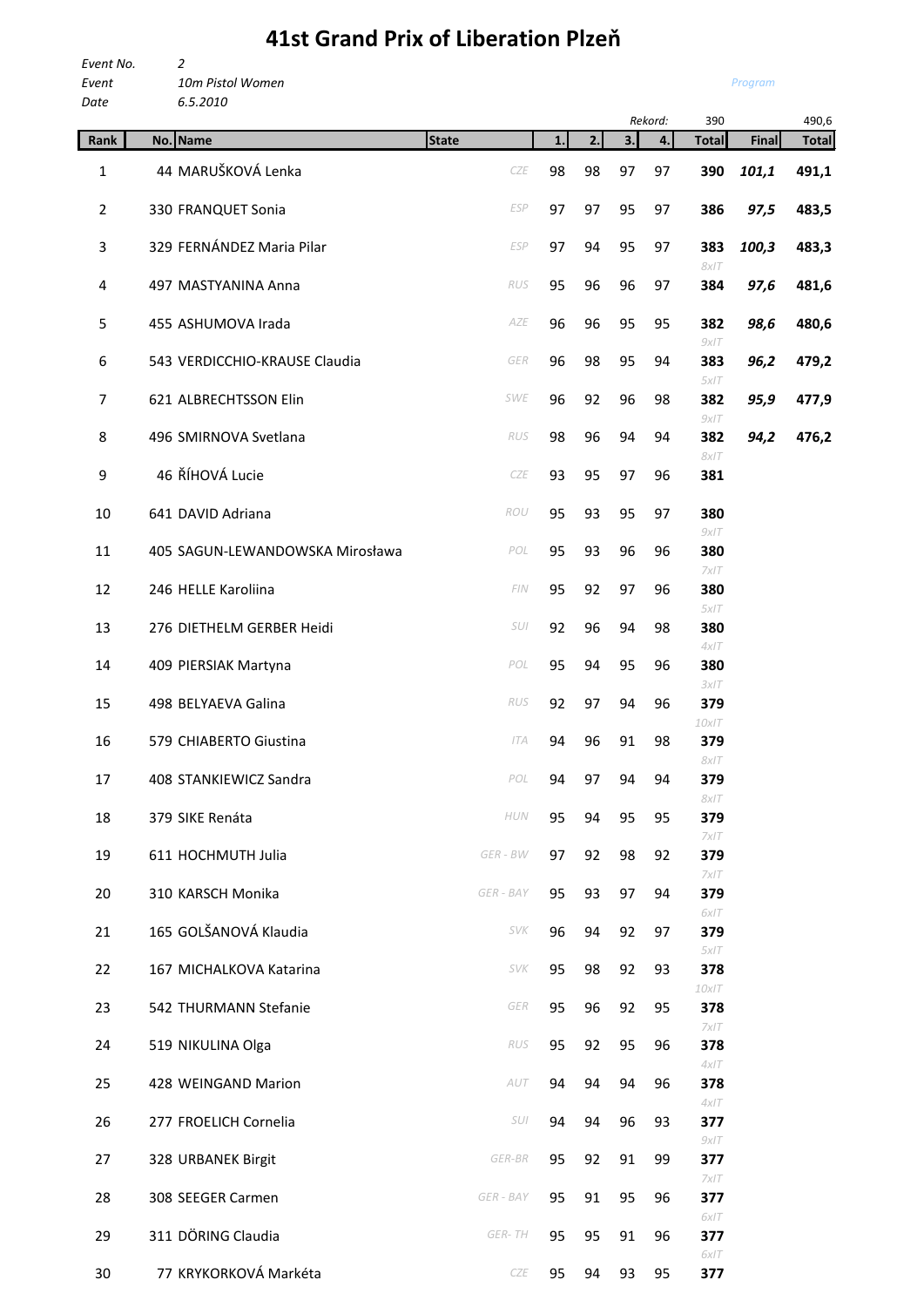|    |                          |                     |    |    |    |    | $4x$ IT         |
|----|--------------------------|---------------------|----|----|----|----|-----------------|
| 31 | 406 SZPEK Slawomira      | POL                 | 96 | 92 | 94 | 94 | 376<br>9x/T     |
| 32 | 280 YURKAVETS Natallia   | <b>BLR-MOSHVSM</b>  | 91 | 96 | 93 | 96 | 376<br>7x/T     |
| 33 | 612 MÜLLER Doreen        | <b>GER - BERLIN</b> | 93 | 94 | 97 | 92 | 376<br>6xIT     |
| 34 | 164 KUČOVA Katarina      | <b>SVK</b>          | 89 | 95 | 97 | 95 | 376<br>5x/T     |
| 35 | 447 FLORLIE Aina         | NOR                 | 91 | 94 | 93 | 97 | 375<br>$10x$ IT |
| 36 | 518 SEMENOVA Margarita   | RUS                 | 95 | 91 | 92 | 97 | 375<br>9x/T     |
| 37 | 245 KARRI Ritva          | FIN                 | 93 | 94 | 95 | 93 | 375<br>7x/T     |
| 38 | 430 GRABENSBERGER Anita  | AUT                 | 91 | 96 | 91 | 97 | 375             |
| 39 | 45 MUSILOVÁ Michaela     | CZE                 | 90 | 94 | 97 | 94 | 6x/T<br>375     |
| 40 | 638 RUMJANTSEVA Veera    | <b>EST</b>          | 97 | 89 | 95 | 94 | 6xIT<br>375     |
| 41 | 247 SUHONEN Mira         | FIN                 | 93 | 96 | 94 | 91 | 4x/T<br>374     |
| 42 | 367 MAROVIČ Marija       | <b>CRO</b>          | 90 | 93 | 95 | 96 | 8x/T<br>374     |
| 43 | 640 MORAR Alexandra      | ROU                 | 93 | 94 | 92 | 95 | 5x/T<br>374     |
| 44 | 470 YIORGOVA Diana       | <b>BUL</b>          | 91 | 93 | 92 | 97 | 4x/T<br>373     |
| 45 | 427 STEINER Sylvia       | AUT                 | 90 | 95 | 93 | 94 | 372             |
| 46 | 387 IHOS Erika           | <b>HUN-KSI</b>      | 94 | 94 | 92 | 92 | 6xIT<br>372     |
| 47 | 309 HORNUNG Sandra       | GER - BAY           | 91 | 93 | 93 | 95 | 5x/T<br>372     |
| 48 | 577 GRANDU Silvia        | <b>ITA</b>          | 92 | 92 | 94 | 93 | $4x$ IT<br>371  |
| 49 | 370 VRBEK Kristina       | <b>CRO</b>          | 91 | 92 | 94 | 94 | 5x/T<br>371     |
| 50 | 407 KOREJWO Agnieszka    | POL                 | 91 | 91 | 95 | 94 | 4x/T<br>371     |
| 51 | 190 DOMKINA Kateryna     | UKR                 | 92 | 94 | 92 | 93 | 3x/T<br>371     |
| 52 | 78 LORENCOVÁ Jana        | CZE                 | 91 | 90 | 94 | 95 | 2x/T<br>370     |
| 53 | 429 EWEN Gretchen        | AUT                 | 88 | 95 | 94 | 93 | 5x/T<br>370     |
| 54 | 369 GROZDEK Daria        | CRO                 | 94 | 91 | 91 | 94 | $5x$ IT<br>370  |
| 55 | 476 NEMES Adrienn        | HUN                 | 94 | 97 | 88 | 91 | $4x$ IT<br>370  |
| 56 | 578 MARTA Ida Sabine     | <b>ITA</b>          | 92 | 96 | 91 | 91 | $4x$ IT<br>370  |
| 57 | 469 KOSTOVA Monika       | BUL                 | 91 | 94 | 94 | 90 | 2x/T<br>369     |
| 58 | 351 ENGSTROM Christina   | DEN                 | 93 | 96 | 89 | 91 | 6xIT<br>369     |
| 59 | 516 SHALAIKINA Margarita | RUS                 | 91 | 90 | 94 | 94 | $4x$ IT<br>369  |
| 60 | 495 ABRAMOVA Nadezda     | RUS                 | 90 | 94 | 92 | 93 | 3x/T<br>369     |
| 61 | 557 WILSON Nicola        | <b>GBR-WELSH</b>    | 92 | 91 | 94 | 91 | 3x/T<br>368     |
| 62 | 47 FORMANOVÁ Dita        | CZE                 | 95 | 91 | 90 | 91 | 367             |
| 63 | 125 DREYER Sabrina       | GER-NS              | 93 | 88 | 93 | 92 | 366             |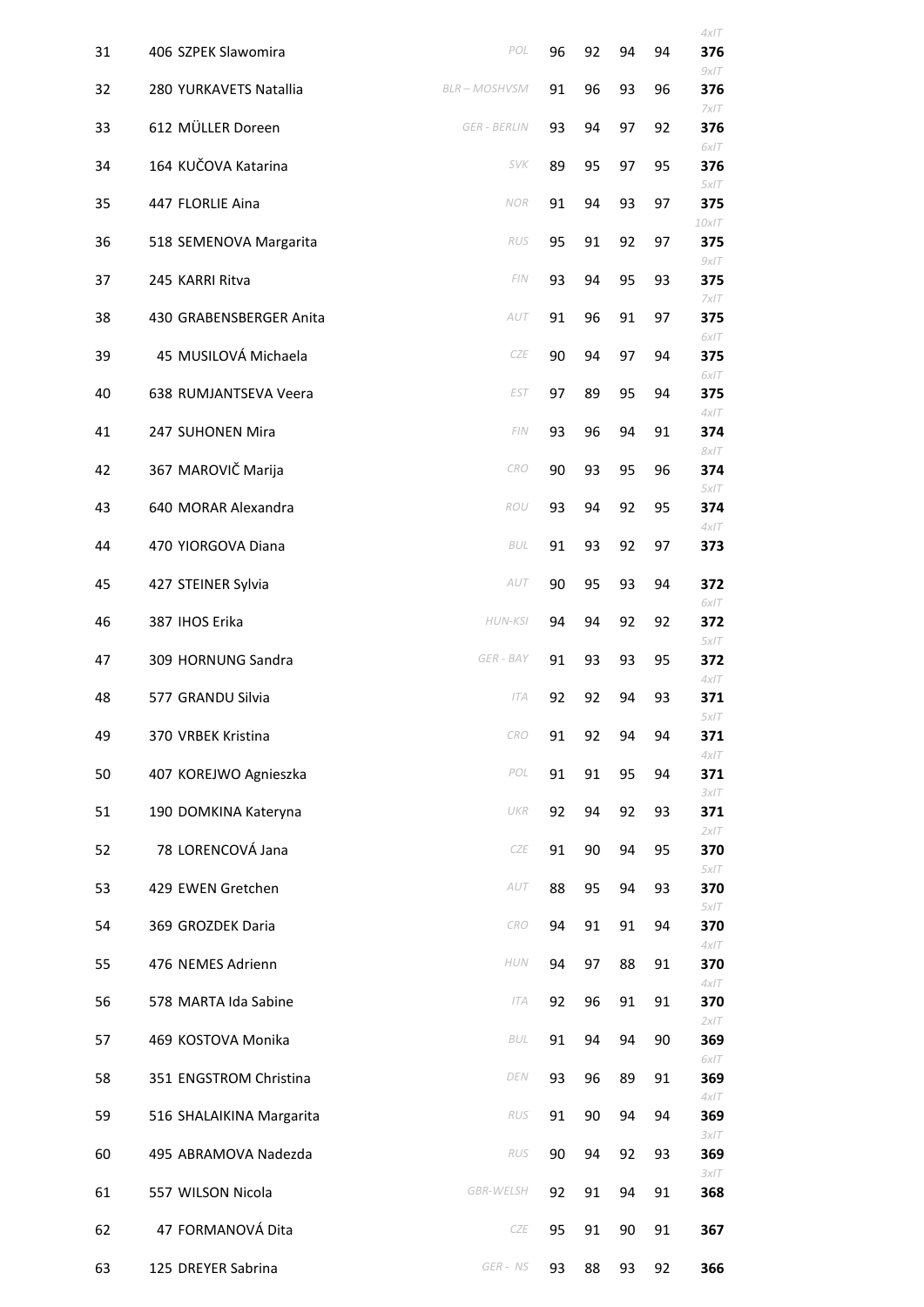|    |                           |              |    |    |    |    | 6xIT        |
|----|---------------------------|--------------|----|----|----|----|-------------|
| 64 | 388 BARTYIK Brigitta      | <b>HUN</b>   | 93 | 92 | 92 | 89 | 366         |
| 65 | 278 MÖRI Natascha         | SUI          | 91 | 93 | 89 | 93 | 6x/T<br>366 |
| 66 | 391 BUJAKOWSKA Karolina   | POL-MILITARY | 96 | 94 | 89 | 87 | 5x/T<br>366 |
|    |                           |              |    |    |    |    | 4x/T        |
| 67 | 446 SOENSTERUD Gunn Heidi | <b>NOR</b>   | 93 | 90 | 91 | 92 | 366         |
| 68 | 666 ZÁMYSLICKÁ Jarmila    | CZE-Praha    | 91 | 91 | 91 | 91 | 3x/T<br>364 |
|    |                           |              |    |    |    |    | 7x/T        |
| 69 | 80 JEŽKOVÁ Jitka          | <b>CZE</b>   | 88 | 89 | 95 | 92 | 364<br>6x/T |
| 70 | 331 PUERTA Carmen         | ESP          | 90 | 90 | 91 | 93 | 364         |
| 71 | 585 RAMANAUSKAITE Justina | LTU          | 96 | 93 | 86 | 89 | 4x/T<br>364 |
|    |                           |              |    |    |    |    | 2x/T        |
| 72 | 76 JONÁKOVÁ Šárka         | CZE          | 93 | 88 | 89 | 93 | 363         |
| 73 | 79 PILÁTOVÁ Jitka         | <b>CZE</b>   | 86 | 93 | 90 | 93 | 362         |
| 74 | 389 MIHALKÓ Nikoletta     | HUN-KSI      | 88 | 95 | 89 | 90 | 4x/T<br>362 |
|    |                           |              |    |    |    |    | 3xIT        |
| 75 | 658 ŠAKIČOVÁ Ludmila      | RSCM Plzeň   | 86 | 91 | 91 | 92 | 360         |
| 76 | 75 HEINRICHOVÁ Michaela   | CZE          | 90 | 91 | 90 | 88 | 359         |
|    |                           |              |    |    |    |    |             |
| 77 | 213 PELYKH Maryana        | UKR          | 92 | 82 | 91 | 93 | 358         |
| 78 | 111 SOKOLOVSKY Marina     | <b>ISR</b>   | 90 | 91 | 87 | 87 | 355         |
| 79 | 166 SLAMKOVÁ Renata       | <b>SVK</b>   | 89 | 92 | 88 | 86 | 6x/T<br>355 |
|    |                           |              |    |    |    |    | 2x/T        |
| 80 | 352 JENSEN Christina      | DEN          | 85 | 88 | 86 | 86 | 345         |
| 81 | 313 MARXER Cilly          | LIE          | 85 | 87 | 84 | 85 | 341         |
| 82 | 619 JANSDOTTER Marie      | <b>SWE</b>   | 85 | 87 | 83 | 83 | 338         |
|    |                           |              |    |    |    |    |             |
| 83 | 625 CELOJEVIC Daniela     | <b>SWE</b>   | 64 | 77 | 80 | 76 | 297         |

SCOPI software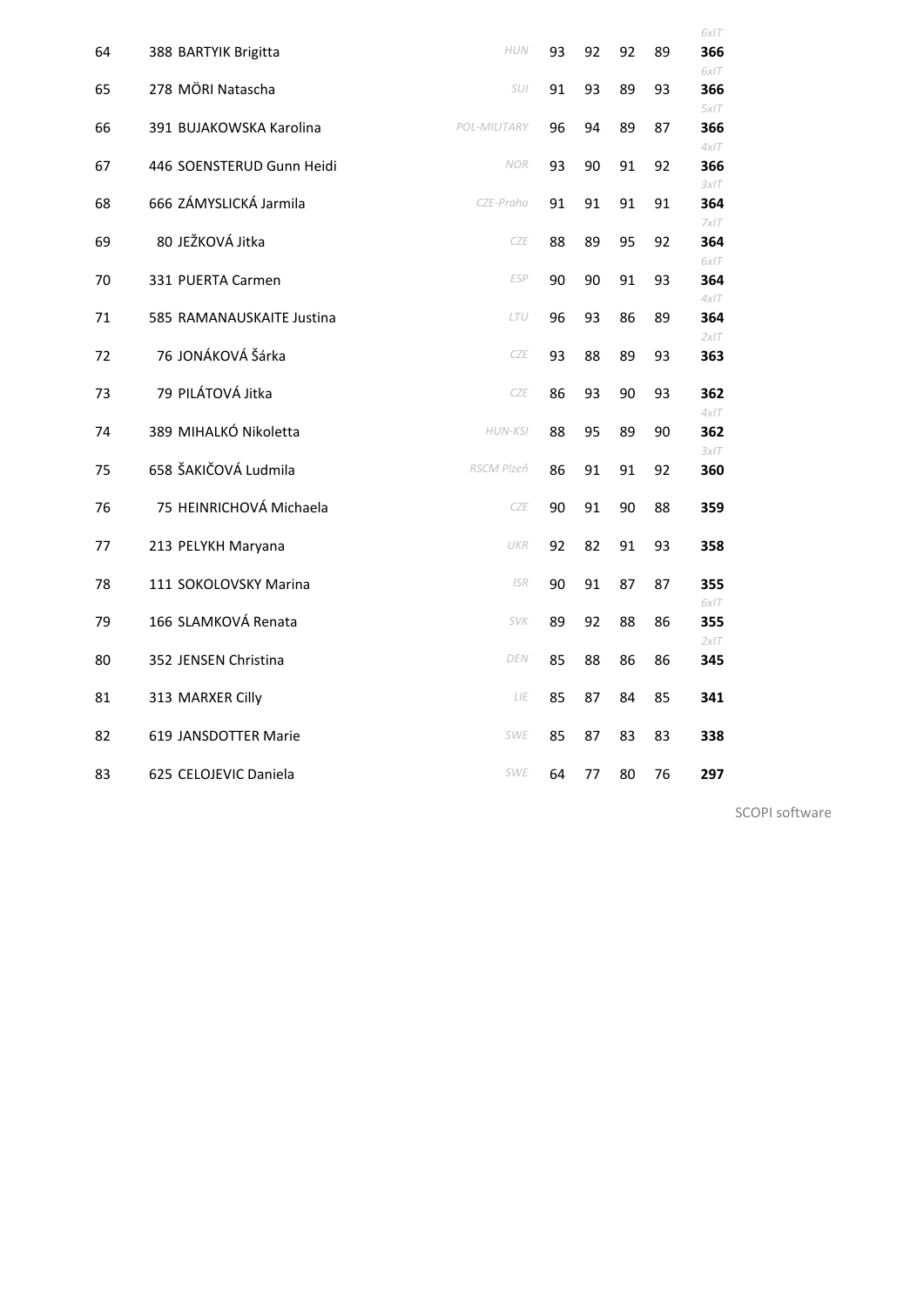## **41st Grand Prix of Liberation Plzeň**

*Event No. 2 - Final Event 10m Pistol Women Date 6.5.2010*

| Rank           | No. Name                      | <b>State</b> I | <b>Qualification</b> |                 |                      |          |          | 5.1                | 6.       |          |                    | 9.1           | 10.1      | Finall | Total |
|----------------|-------------------------------|----------------|----------------------|-----------------|----------------------|----------|----------|--------------------|----------|----------|--------------------|---------------|-----------|--------|-------|
| 1              | 44 MARUŠKOVÁ Lenka            | <b>CZE</b>     |                      | <b>390</b> 10.1 |                      |          |          | 9,7 10,3 10,2 10,2 |          | 9,9 10,1 | 9,9                |               | 10,1 10,6 | 101,1  | 491,1 |
| $\overline{2}$ | 330 FRANQUET Sonia            | <b>ESP</b>     |                      |                 | <b>386</b> 10,2 10,0 |          |          | 9,3 10,3 10,1      | 8,9      |          | 8,9 10,4           |               | 9,0 10,4  | 97,5   | 483,5 |
| 3              | 329 FERNÁNDEZ Maria Pilar     | <b>ESP</b>     | 383                  |                 | 9,5 10,3             |          |          | 9,7 10,6 10,6      |          |          | 9,2 10,2 10,1      |               | 9,4 10,7  | 100.3  | 483.3 |
| 4              | 497 MASTYANINA Anna           | <b>RUS</b>     | 384                  | 9.7             | 9,7                  | 9,5      | 9,0      |                    | 9,7 10,5 | 9,4      | 9,6                |               | 9,9 10,6  | 97,6   | 481,6 |
| 5              | 455 ASHUMOVA Irada            | AZE            |                      | <b>382</b> 10.6 | 8,9                  |          | 8,5 10,0 | 9,7                | 9,6      |          | 9,8 10,4 10,4 10,7 |               |           | 98,6   | 480,6 |
| 6              | 543 VERDICCHIO-KRAUSE Claudia | <b>GER</b>     | 383                  | 8.6             | 9,7                  |          | 9,5 10,1 | 9,2                | 9,2      | 9,6      |                    | 9,2 10,9 10,2 |           | 96,2   | 479,2 |
| 7              | 621 ALBRECHTSSON Elin         | <b>SWE</b>     | 382                  |                 | 9,0 10,7 10,2        |          |          | 8,4 10,4           | 9,8      | 8,2      | 9,8                | 9,6           | 9,8       | 95,9   | 477.9 |
| 8              | 496 SMIRNOVA Svetlana         | <b>RUS</b>     | 382                  | 8,7             |                      | 9,4 10,0 |          | 9,2 10,3 10,1      |          | 9,8      | 8,0                | 9,5           | 9,2       | 94,2   | 476,2 |
|                |                               |                |                      |                 |                      |          |          |                    |          |          |                    |               |           |        |       |

SCOPI software